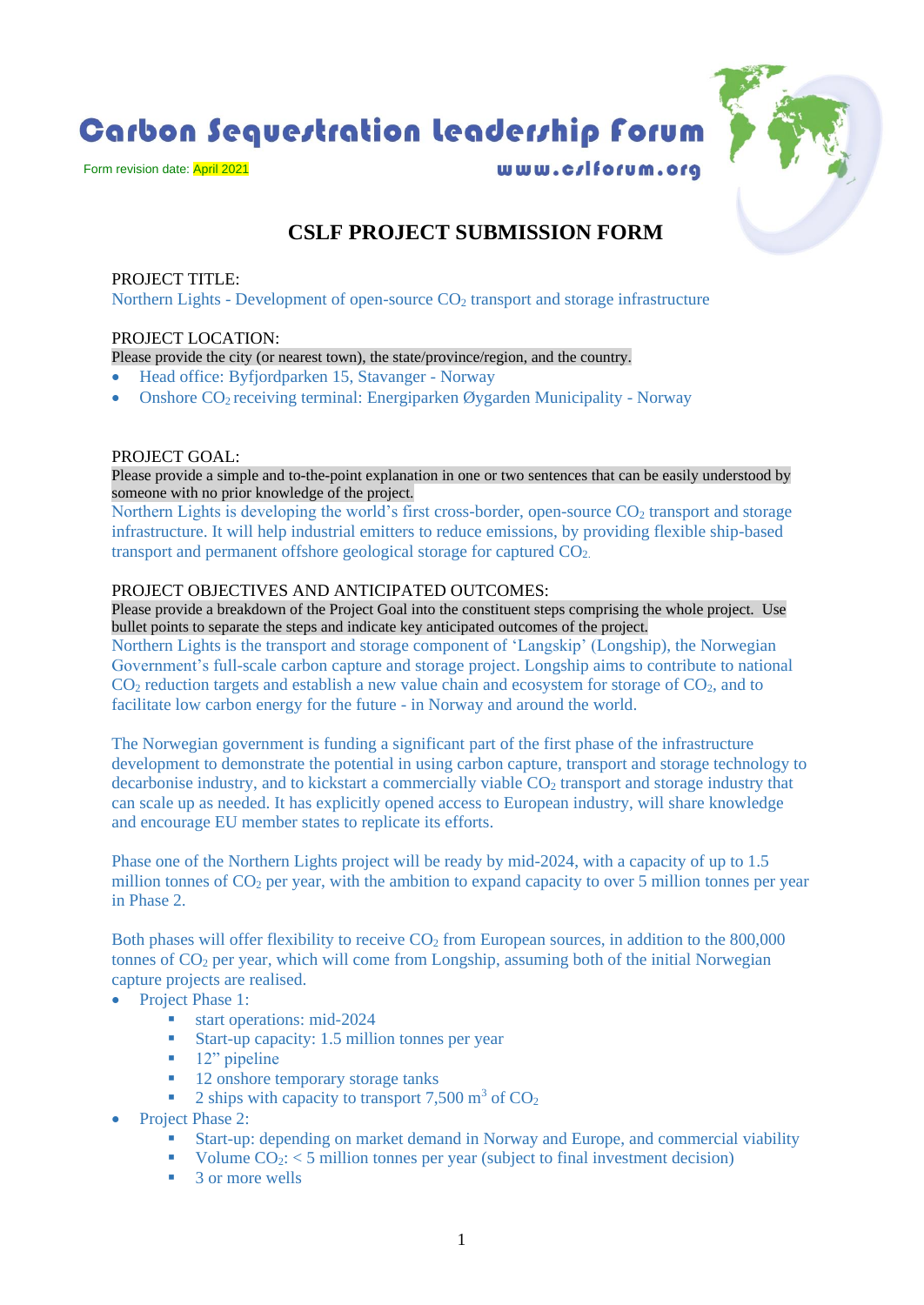- 12" pipeline
- Additional onshore temporary storage tanks
- More ships

#### PROJECT DESCRIPTION AND RELEVANCE (non-technical):

Please provide a concise synopsis of the project (who, what, why, where and how) with an easily understandable description of relevance of the project and the associated science, technology and areas of industrial application. Target audience: policy makers, press, non-scientific community

Northern Lights is an independent joint venture company, drawing on the technical competence of its owners, Equinor, Shell and TotalEnergies. The company is responsible for development and operation of CO<sup>2</sup> transport and storage facilities, open to third parties, as part of the Norwegian Government's Longship CCS project.

When it starts operations in 2024, Northern Lights will be the first ever cross-border, open-source  $CO<sub>2</sub>$  transport and storage infrastructure network, shipping liquefied  $CO<sub>2</sub>$  to an onshore receiving terminal at Øygarden on the Norwegian west coast, before being transported by pipeline for permanent storage in a reservoir 2600m under the seabed. Northern Lights will use specially designed ships that can travel flexibly between any port.

Northern Lights is developing a  $CO<sub>2</sub>$  transport and storage infrastructure where the  $CO<sub>2</sub>$  will be stored in pressurised tanks before being pumped offshore through a pipeline to one or more injection wells located on the seafloor.

In Phase 1, Northern Lights will provide  $CO<sub>2</sub>$  storage capacity for 1.5 million tonnes per year, taking just over half from two Norwegian sources, Fortum Oslo Varme (waste) and Norcem Brevik (cement), while finding European customers for the remaining capacity. Construction of this infrastructure and the ships began in 2021 and will be completed in mid-2024. It is funded 80% by the Norwegian State.

In Phase 2, Northern Lights will expand capacity to over 5 million tonnes of  $CO<sub>2</sub>$  per year. This phase will be largely commercially funded; some funds have already been agreed from the European Union, as a designated Project of Common Interest. The ambition is for Phase 2 to be operational by 2026. Due to significant interest from customers, the project plan has accelerated with early investments in infrastructure needed to ensure continuity of service.

Northern Lights is experiencing significant demand for storage capacity from industrial players in Norway and Europe, as both companies and countries start to implement net zero strategies. There are ongoing conversations with potential customers representing waste incineration, cement, steel and other metals, refinery, fertilisers, ammonia, power from natural gas, biomass, biofuel and direct air capture.

In particular, please include information about the following:

• How is your project adding to the global body of CCUS knowledge? What do you anticipate learning from this project?

The Northern Lights project has a new approach to CCS: it offers a ship-based CO<sub>2</sub> transport and storage service, open to multiple capture sites across Norway and Europe.  $CO<sub>2</sub>$  transport by ship offers a flexible solution to reach many and large carbon emission points. Together with pipeline solutions, it provides the backbone for a European network for  $CO<sub>2</sub>$  management across Europe. CO<sup>2</sup> storage is not new, but the Northern Lights shipping component and commercial models are new. Northern Lights is sharing its experience and knowledge, supporting realisation of similar projects elsewhere in the world. This is done through information published on the Northern Lights website [\(www.norlights.com\)](http://www.norlights.com/), publication of its annual report, participation at workshops and webinars, and through the Northern Lights annual Summit which is held in June each year (more information about the 2022 Summit is available [here\)](https://norlights.com/news/join-us-at-the-northern-lights-summit-2022/).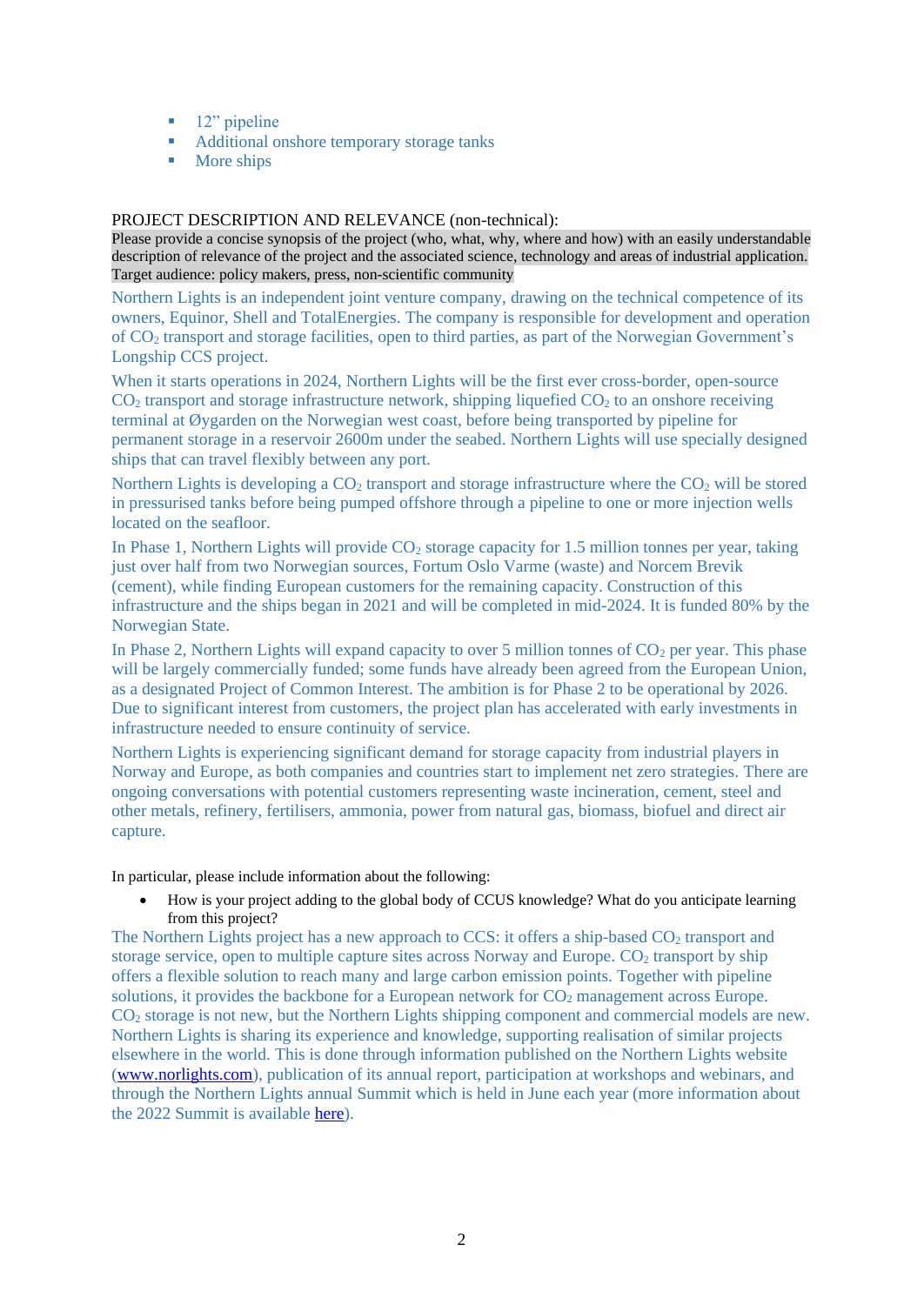#### • How is this project leading toward commercialization of CCUS?

The Northern Lights project is designed to develop an open-source value chain, while sharing its learnings proactively and transparently with the world. Northern Lights has brought a new dimension to CCS by modularising the value chain through shipping and kickstarting the industry with government support. As such, it is acting as a pathfinder project, and its experiences are being drawn on in Europe and globally to understand how best to commercialise CCS, build scale and leverage CCS as an effective decarbonisation tool.

#### PROJECT DESCRIPTION (technical):

Please provide a more detailed technical description of the project with all significant information. Target audience: engineers and scientists. In particular, please include information about the following:

• What stage is this project at? If this is a fully integrated demonstration projects, has a FEED study been completed?]

This is a fully integrated demonstration project, a FEED study has been completed and the infrastructure is being constructed.

The European Commission has announced that EU countries have agreed to award Northern Lights €4 million under the Connecting Europe Facility (CEF) funding scheme. The funding is earmarked for Front-End Engineering Design (FEED) studies for the expansion of the Northern Lights CO<sub>2</sub> transport and storage capacity to over 5 million tonnes per year.

Northern Lights will be awarded the funding based on its designation as a Project of Common Interest (PCI) in Europe under the 4th PCI list, a key cross border infrastructure project that supports the EU's climate policy objectives.

The planned expansion will include subsea facilities and capacity increase of the onshore receiving terminal in Øygarden:

- A second jetty to cater for additional volumes of imported  $CO<sub>2</sub>$  from larger ships
- Additional intermediate storage for  $CO<sub>2</sub>$  with additional volume
- Additional  $CO<sub>2</sub>$  export pumps

What Technology Readiness Level (TRL) level is this project demonstrating? Please provide a description and explanation of how the project meets this TRL. [Information about TRLs can be found at [https://www.bnl.gov/techtransfer/TMFP/definitions.php\]](https://www.bnl.gov/techtransfer/TMFP/definitions.php)

In accordance with the Australian Renewable Energy Agency classification system [\(https://arena.gov.au/assets/2014/07/ARENA-IGEG-main-report.pdf\)](https://nor01.safelinks.protection.outlook.com/?url=https%3A%2F%2Farena.gov.au%2Fassets%2F2014%2F07%2FARENA-IGEG-main-report.pdf&data=05%7C01%7Cpaola.brunetta%40norlights.com%7C64ef2891ade24a43255808da2e6a2884%7C0bf0af245b7e443b9069b4dd43b13c1c%7C0%7C0%7C637873330988003974%7CUnknown%7CTWFpbGZsb3d8eyJWIjoiMC4wLjAwMDAiLCJQIjoiV2luMzIiLCJBTiI6Ik1haWwiLCJXVCI6Mn0%3D%7C3000%7C%7C%7C&sdata=kocFmbEh%2BGpXkXqPmxYfKLxiiFWxmm%2BCFbdoV1yeKtQ%3D&reserved=0), the Northern Lights project will have a Commercial Readiness Indicator (CRI) at 3 or 4. It is a full scale commercial project.

#### NOVEL ASPECTS OF PROJECT

Please provide information about the following:

• What, if any, new or novel project aspects are you anticipating in the policy, legal, or regulatory arenas?

It is important to ensure that emerging regulatory and business models develop hand in hand to open up storage capacity in an efficient and commercially compatible manner. Northern Lights is working closely with Norwegian regulators and government officials and contributes actively to policy discussions on a European level, through interest groups like the Zero Emission Platform and directly with the European Commission. The cross-border elements of the Northern Lights value chain have triggered bi-lateral discussions between countries in respect of the London Protocol article 6.2, and changes to the European Trans-European-Network for Energy regulations, as well as including  $CO<sub>2</sub>$ shipping in the ETS Directive. As we see this new business being developed in Europe, continued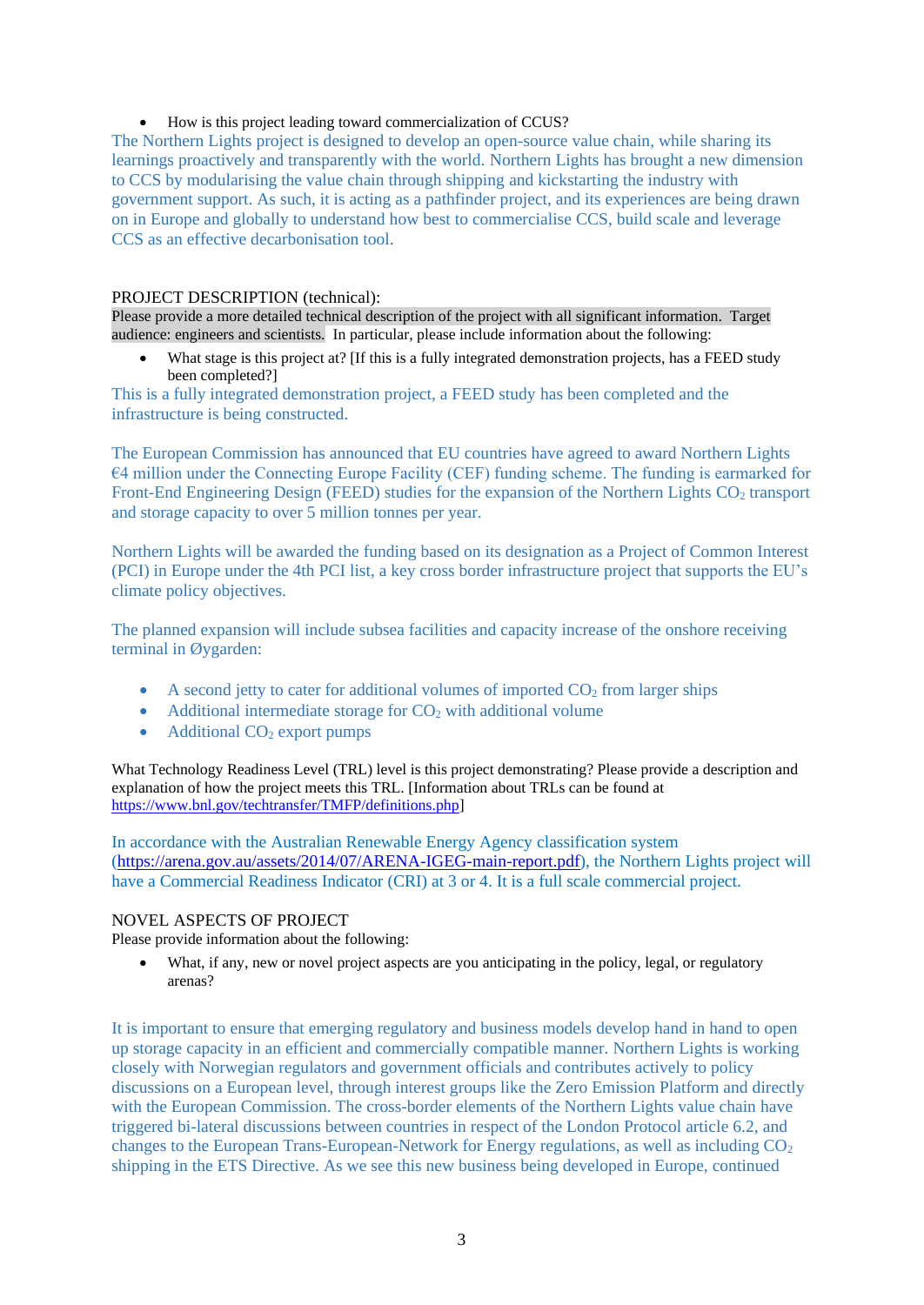engagement and involvement in policy discussions will be critical, and there are now increased interest in finding practical solutions to regulatory challenges by corporations and nations across Europe.

• What, if any, new or novel project financing mechanisms or business models are you engaging? For CCS to become a successful climate mitigation measure, Northern Lights' business model maximising value creation while meeting the rapidly increasing storage demand - needs to be successful. To scale up, Northern Lights will need effective support mechanisms, a high  $CO<sub>2</sub>$  price, willingness to invest, smart regulations, technical standardisation, and certification and metering standards. Digital innovation will also help drive value creation.

The EU has designated Northern Lights as a Project of Common Interest (PCI), a key cross border infrastructure project that will help the EU achieve its climate policy objectives, including contributing to a climate-neutral economy by 2050.The Northern Lights PCI is a commercial shipbased CO<sup>2</sup> cross-border transport network. It connects European carbon capture initiatives with permanent carbon storage infrastructure under the Norwegian North Sea.

PCI projects and participants can benefit from simplified permitting and the right to apply for EU funding from the Connecting Europe Facility programme.

The Northern Lights PCI is linking project promoters located in seven European countries.

• What technological contribution is this project making?

Northern Lights is actively participating in industry bodies addressing standardisation on  $CO<sub>2</sub>$ specifications (composition, pressures, temperatures, etc), as well as ship design and specifications (loading and off-loading, for example).

The Northern Lights owners are working together with Gassco and DNV to study the development of low-pressure solutions for ship-based CO<sub>2</sub> transportation (technology qualification of a low-pressure ship design and scale up of CO<sub>2</sub> transportation volumes, while reducing associated risks).

The Northern Lights owners are also involved in an initiative conducting intensive engineering analysis to formulate an optimum design for the vessels' containment system and cargo handling systems, bearing in mind the specific nature of liquefied  $CO<sub>2</sub>$ .

#### PROJECT TIMELINE:

Please provide the project start date, any milestone events (listed chronologically), and the end date. Use most realistic timeline available. Use official (contract signing, etc.) start date. End date should reflect contractual timeline if possible. Use bullet points.

- 2 October 2017: Statoil (now Equinor), Shell and Total (now TotalEnergies) enter into a partnership to work on the Northern Lights project
- September 2019: first MoUs signed with Air Liquide, Arcelor Mittal, Ervia, Fortum, Preem, HeidelbergCement, and Stockholm Exergi
- March 2020: confirmation of Northern Lights' reservoir characteristics and storage capacity, following exploration well drilling
- 6 May 2020: Equinor, Shell and Total (now TotalEnergies) finalise their investment decision
- December 2020: the project gets the go-ahead with an historic approval vote in the Norwegian Parliament
- 5 February 2021: Northern Lights JV DA is born: a joint venture between Equinor, Shell and Total (now TotalEnergies) to build and manage the project
- March 2021: Northern Lights enters into a partnership with Switzerland's Climeworks, a direct air capture company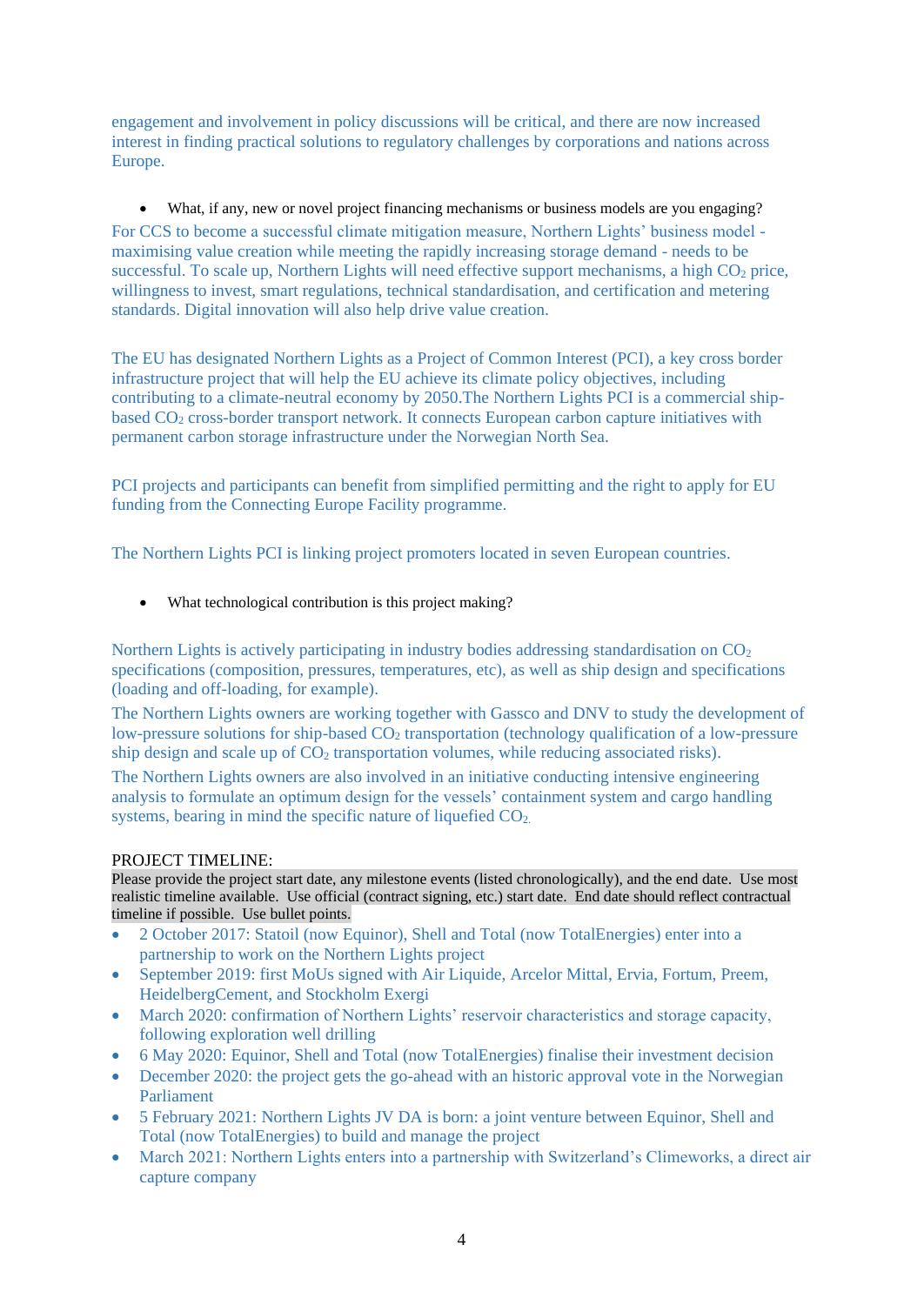- May 2021: Norway's Prime Minister Erna Solberg lays a foundation stone at the construction site at Øygarden
- June 2021: Northern Lights and other partners announce the launch of the CCS+ Initiative
- 7 June 2021: Northern Lights becomes the operator of EL001, the first licence awarded for exploitation of subsea reservoirs for injection and storage of  $CO<sub>2</sub>$  on the Norwegian Continental Shelf
- September 2021: Northern Lights opens its first official office and commits to raising its storage ambition to well over 5 million tonnes/year
- October 2021: Northern Lights JV awards contracts for two dedicated  $CO<sub>2</sub>$  carrier ships, with expected delivery by mid-2024
- November 2021: European Innovation Fund award announced funding for four European carbon capture projects with a total capture capacity of  $3-4$  million tonnes of  $CO<sub>2</sub>$  per year from 2026
- December 2021: Construction on the Northern Lights facilities is around 30% complete
- February 2022: EU awards funding to Northern Lights for FEED studies of Phase 2 expansion, as a Project of Common Interest
- *Mid-2022*: Drilling of second well
- *Mid-2024*: Northern Lights will officially begin operations with injection of the first  $CO<sub>2</sub>$ shipment from a Norwegian cement factory

#### INFORMATION AVAILABILITY:

How will you share results of your project with the broader CCUS community? Please provide a description of the types of information that will be made available from the project and the outcomes that would be achieved by the project. (Note: It is anticipated that an update on the project will be requested annually by the CSLF. Information provided by the project will be made available at the CSLF website.)

- Northern Lights website: [Northern Lights \(norlights.com\)](https://norlights.com/)
- Social media: LinkedIn, Twitter, Facebook

Sharing of knowledge and best practice is part of Northern Lights' core values. Memberships and collaboration with industry associations and interest organisations are an important part of Northern Lights' collaboration, providing a valuable platform to engage with governments, regulators and communities.

#### PROJECT CONTACTS:

Please provide name and contact information (including telephone and e-mail) for the project manager or coordinator. If relevant, please also provide name and contact information (including telephone and e-mail) for the person who will handle any requests for site visits.

- Managing Director: Børre Jacobsen
- Communications & Government Relations Director: Kim Bye Bruun, telephone: +47 46 92 01 26, e-mail: [kim.bruun@norlights.com](mailto:kim.bruun@norlights.com)

#### Please also provide an answer to the following question:

*What restrictions, issues, or costs will be assumed by any visitors to the project site?* Northern Lights is receiving visitors at onshore facilities in Øygarden based on requests. The visitors centre will open officially in October 2022

#### OTHER PROJECT PARTICIPANTS:

Please provide a listing of all entities who are participating in this project. If available, please also include a management structure diagram or otherwise indicate the role of each participating entity.

Northern Lights JV DA is a registered, incorporated unlimited liability partnership with shared liability (DA), with three owners: Equinor Refining Norway AS, A/S Norske Shell and TotalEnergies EP Norge AS, all holding equal ownership shares of 33,3%.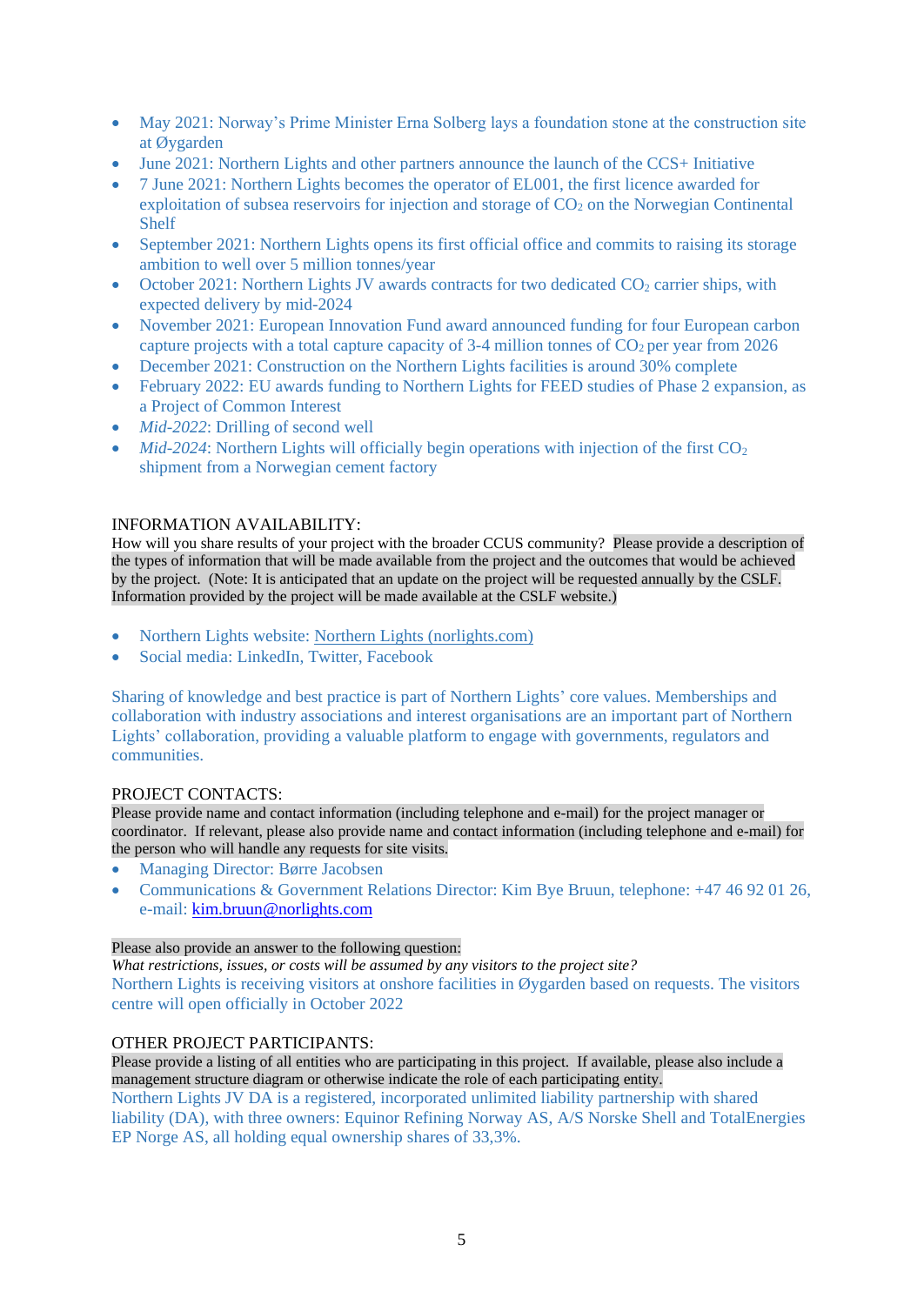The Company Meeting is the governing body of the Company and makes decisions regarding Northern Lights and its activities. Each owner company appoints one member and one deputy member. The Company Meeting is chaired by a member appointed by the Company Meeting.





## PROJECT WEBSITES:

Please provide the web address of the main project website, if one exists. If available, please also provide the web addresses of other project-related websites such as workshops, project presentations, etc.

- [Northern Lights \(norlights.com\)](https://norlights.com/)
- Langskip 79/5000 A project for  $CO<sub>2</sub>$  management that includes capture, transport and storage of CO<sub>2</sub> (regjeringen.no)
- Full-scale CCS project in Norway [Longship | Reaching the climate goals \(ccsnorway.com\)](https://ccsnorway.com/)

#### PROJECT NOMINATORS:

*Delegates from at least two CSLF Member countries must inform the CSLF Secretariat [\(cslfsecretariat@hq.doe.gov\)](mailto:cslfsecretariat@hq.doe.gov) that they support the nomination of the project for CSLF recognition.*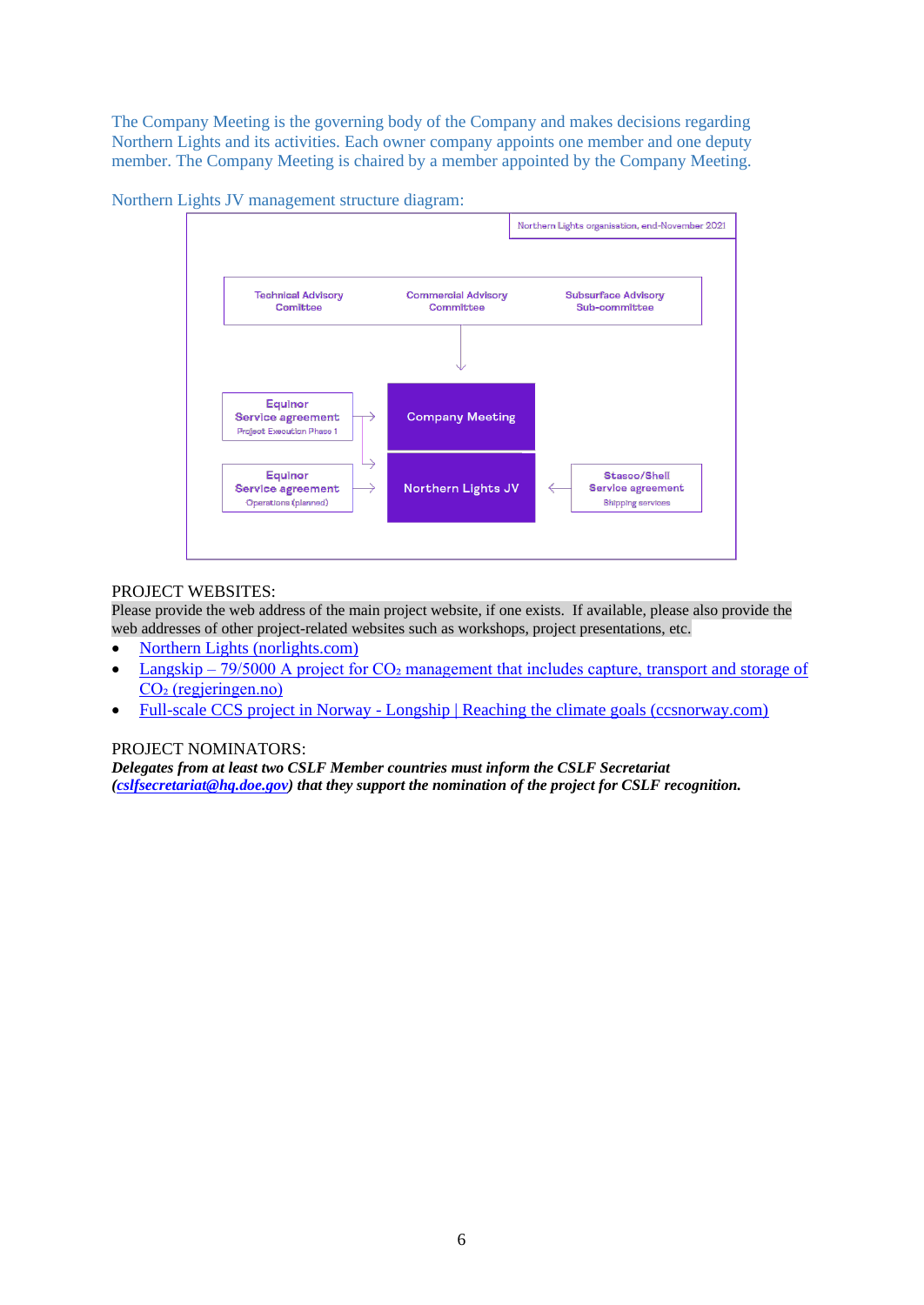# **CSLF Project Elements Checklist**

(Please check all of the following areas that your project will address.)

# **GENERAL**

| <b>Project Scale</b> |  |
|----------------------|--|
| Feasibility          |  |
| Pilot                |  |
| Demonstration        |  |
| Commercial           |  |

# **CAPTURE TECHNOLOGIES**

| <b>Capture Type</b>                                                        |  |
|----------------------------------------------------------------------------|--|
| Pre-combustion capture                                                     |  |
| Post-combustion capture                                                    |  |
| Oxyfuel combustion                                                         |  |
| Industrial applications                                                    |  |
| <b>Technology</b>                                                          |  |
| Advance the capture technology                                             |  |
| Advance plant design for capture efficiency (e.g., boiler, turbine design) |  |
| Improved fuel handling and air separation processes technology             |  |
| Improved combustion and flue gas science                                   |  |
| Advance purification and compression technology                            |  |
| Polygeneration optimization                                                |  |

## **TRANSPORT**

| <b>General</b>                                                                  |  |
|---------------------------------------------------------------------------------|--|
| <b>Tanker Transport</b>                                                         |  |
| Pipeline Transport                                                              |  |
| Ship transport                                                                  |  |
| Specifications for impurities from various processes                            |  |
| Regulations, standards and safety protocols, including response and remediation |  |

# **STORAGE AND MONITORING**

| <b>Storage Complex Type</b>                                                                                   |   |
|---------------------------------------------------------------------------------------------------------------|---|
| Saline formations                                                                                             | X |
| Unconventional reservoirs (e.g., basalt, shale)                                                               |   |
| Unmineable coal formations                                                                                    |   |
| EOR and/or EGR                                                                                                |   |
| Depleted oil and gas fields                                                                                   |   |
| Storage complex characterization                                                                              |   |
| $CO2$ -water-rock (or coal) interactions                                                                      |   |
| Impact of the quality of $CO2$ on storage                                                                     |   |
| Improved modeling of complex                                                                                  |   |
| Effects of CO <sub>2</sub> rock/water interactions and induced changes in temperature, pressure and stress on | X |
| permeability, injectivity, migration, trapping and capacity.                                                  |   |
| Pressure management (e.g. production of formation water)                                                      |   |
| Monitoring the storage complex including risk assessment                                                      |   |
| Development of new or improved $CO2$ monitoring technologies                                                  | X |
| Improve baseline monitoring and distinguish between natural and anthropogenic $CO2$                           |   |
| Development of risk minimization/mitigation methods and strategies, including leakage                         |   |
| Improve well integrity, well abandonment practices, and/or remediation of existing wells                      |   |